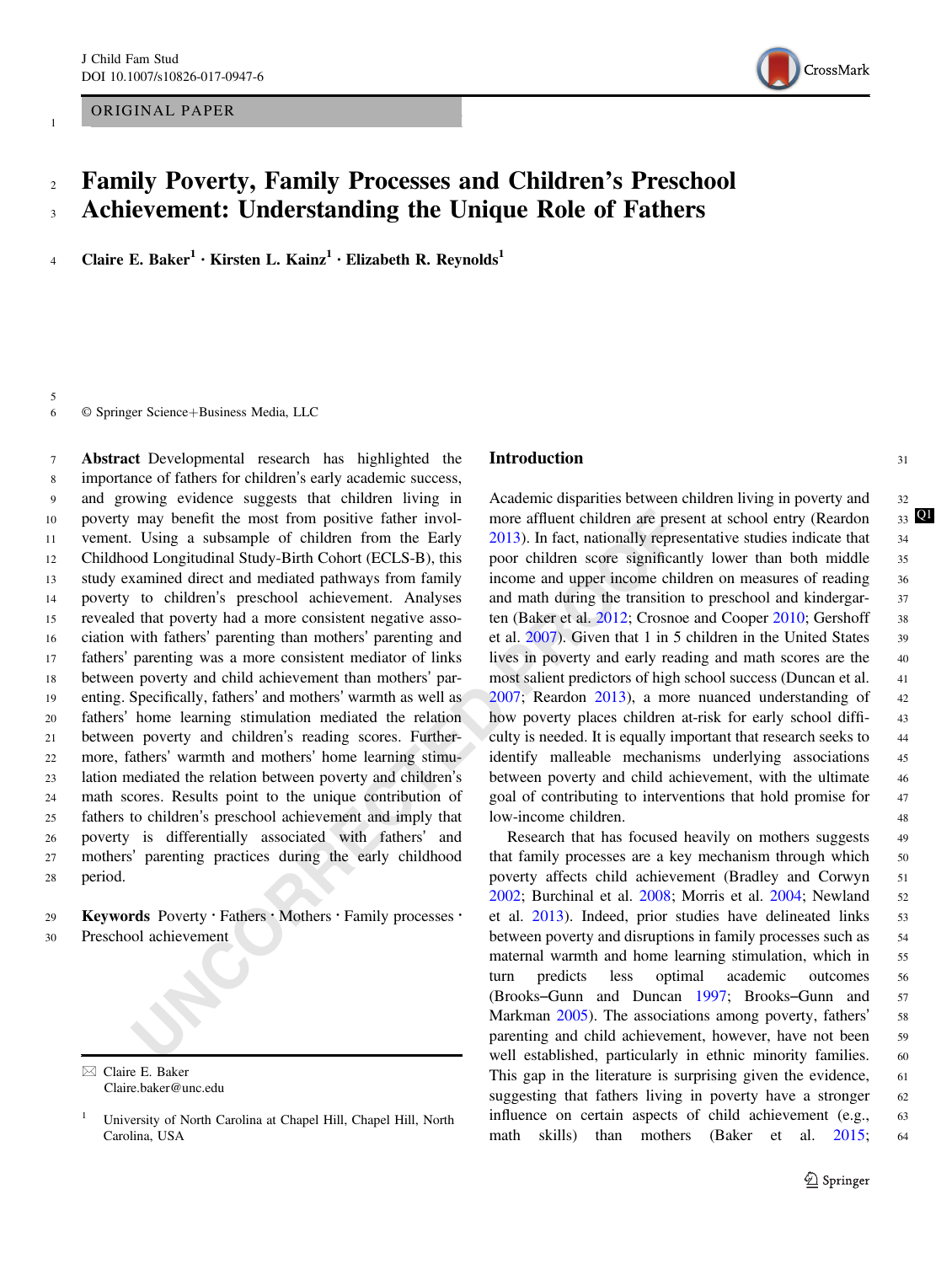Fig. 1 Conceptual model depicting hypothesized pathways from family poverty to preschool children's reading and math achievement through family processes (defined in this study as paternal and maternal warmth and home learning stimulation)



 Pancsofar et al. [2010](#page-9-0)). As such, it is essential that research moves beyond studies that focus exclusively on mothers and investigates the contribution of both mothers and fathers to children's early education and development.

ording to bioecological theory, children learn best in (Brooks-Gunn and Markma<br>
ext of warm, parent-child relationships (Bronfen- Vortuba-Drzzal 2003).<br>
and Morris 2006). Parental warmth reflects parents' Interestingly, st According to bioecological theory, children learn best in the context of warm, parent–child relationships (Bronfen- brenner and Morris 2006). Parental warmth reflects parents' general tendencies to be supportive, sensitive, and respon- sive to their children's needs as well as their general expressions of affection and approval (e.g., Baumrind 1991; Landry et al. 2008). Decades of ecological research indi- cates that mothers who combine warmth (e.g., hugs and kisses) with consistent cognitive stimulation (e.g., shared book reading) have children with stronger cognitive skills compared to mothers who are less warm and engage in less cognitive stimulation (e.g., Landry et al. 2008). Recipro- cally, family stress theory posits that family poverty increases the stress and strains of parents' daily lives and reduces parents' capacity for engaging in warm, cognitively stimulating parenting practices (Conger et al. 1995; Conger et al. [2002](#page-8-0); McLoyd 1998). A key argument in both eco- logical and family stress theories is the idea that micro- system factors (e.g., family poverty) influence child achievement by shaping the quantity and quality of parent–child interactions (see Fig. 1).

 Family poverty occurs when a family's income fails to meet a federally established threshold. Typically, it is measured with respect to families and not the individual, and is adjusted for the number of persons in a family (DeNavas-Walt et al. 2015). For example, a four-person family with two adults and two children living in the U.S. in 2015 was considered poor with annual cash income below \$23,283 (DeNavas-Walt et al. [2015\)](#page-8-0). Research suggests that family poverty increases negative life events, generates more stress in the mother–child relationship, and reduces positive parenting practices (Brooks–Gunn and Duncan

[1997](#page-8-0); Guo and Harris [2000;](#page-8-0) McLoyd [1998](#page-8-0)). Mothers <sup>101</sup> rearing children in poverty are also less likely to engage in 102 parent–child reading and direct instruction of shapes, letters 103 or numbers compared to more affluent mothers <sup>104</sup> (Brooks–Gunn and Markman [2005](#page-8-0); Davis-Kean [2005;](#page-8-0) <sup>105</sup> Votruba-Drzal 2003). 106

Interestingly, studies with fathers imply that exposure 107 family poverty and economic hardship affects fathers dif- <sup>108</sup> ferently than mothers (Cabrera et al. [2011](#page-8-0); Karrass et al. <sup>109</sup> 2003; Harris et al. 1998; Silinskas et al. [2010\)](#page-9-0). For instance, <sup>110</sup> one small scale of predominantly white families found that 111 declines in family income were not associated with the 112 frequency of fathers' shared book reading with their infants 113 but it was associated with declines in mother-child shared 114 book reading (Karrass et al. [2003](#page-8-0)). In a nationally repre-<br>115 sentative study of black and white families, increases in 116 family income had a stronger positive association with 117 mothers' provision of home learning stimulation with their 118 preschoolers than fathers' provision of home learning sti- <sup>119</sup> mulation (Baker 2013). Similar results have been found for 120 kindergarten and first-grade children. Specifically, Silinskas 121 et al. (2010) found that fathers who experienced poverty <sup>122</sup> and income deprivation engaged in more frequent invol- <sup>123</sup> vement in teaching reading and mathematics concepts to <sup>124</sup> their children compared to fathers who were not poor, <sup>125</sup> raising questions about whether fathers increase their <sup>126</sup> learning related involvement with their children as a result 127 of experiencing poverty or economic hardship. <sup>128</sup>

The data from studies on parent warmth have unearthed a 129 similar pattern of inconclusive results. For example, 130 Klebanov et al. (1994) used a small sample of white, black, 131 and Hispanic 3-year olds and their mothers to demonstrate 132 that exposure to family poverty was not linked to declines in 133 maternal warmth. In a more recent large-scale study that 134 focused on white families, Harris et al. [\(1998](#page-8-0)) found that 135 exposure to family poverty had a stronger negative impact 136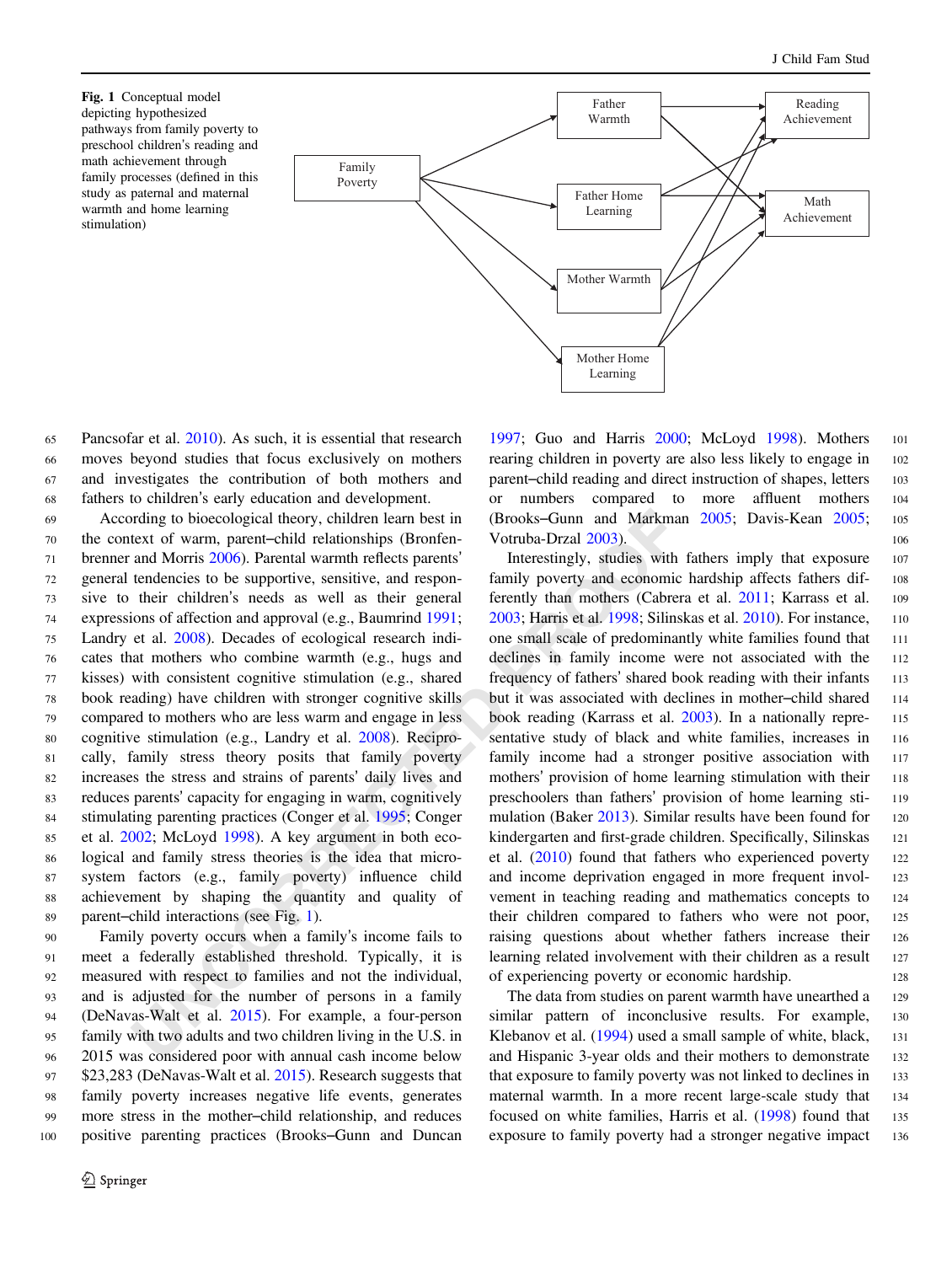on fathers' provision of warmth and emotional support than mothers' provision of warmth and emotional support. Although the small body of work that exists points to potential differences in links among family poverty, and fathers' and mothers' parenting, much of the prior work has excluded Hispanic families (the most rapidly growing demographic group in the U.S.). Further, studies have not typically used a federally guided measure of income pov- erty, which is used to determine eligibility for a range of federal assistance programs including Head Start (DeNavas-Walt et al. [2015\)](#page-8-0).

 Findings are clearer with regard to direct links between family poverty and children's academic outcomes, with data from small- and large-scale studies, indicating that poverty is negatively associated with children's reading and math outcomes (Brooks–Gunn and Duncan [1997;](#page-8-0) Dahl and Lochner [2005;](#page-8-0) Mcloyd [1998](#page-8-0); Morris et al. [2004](#page-8-0); Reardon [2013\)](#page-9-0). Moreover, seminal work in this area indicates that exposure to poverty during early childhood has a stronger association with child academic achievement than exposure to poverty during later childhood (McLoyd [1998\)](#page-8-0). For example, in a meta-analysis of nearly 200 studies, White [\(1982](#page-9-0)) found that family income was significantly asso- ciated with children's reading and math scores and the magnitude of these associations (i.e., effects sizes) were stronger earlier in childhood compared to later childhood or adolescence.

**Example 1** a meta-analysis of nearly 200 studies, White that father-school involvement with child meta-amily income was significantly asso-<br>
related events with childhended of these associations (i.e., effects sizes) were Evidence from experimental studies that draw causal links between poverty and child achievement also suggest that poverty negatively impacts child achievement. In a large sample of single parent families, Morris et al. (2004) found that increasing family income in an anti-poverty program had a positive influence on the academic achievement of preschoolers. In another experimental study, Dahl and Lochner (2005) found that increases in family income raised children's math test scores by 2.1% of a standard deviation and reading test scores by 3.6% of a standard deviation. These increases were even more pro- nounced among disadvantaged African–American and Hispanic children, with an increase of 3% (math) and 4.8% (reading) of a standard deviation.

 Although these studies and others like them (e.g., Burchinal et al. 2011; Cabrera et al. 2011; Reardon 2013) provide evidence that family income and poverty are directly related to child achievement, there is evidence that family processes mediate these links. For instance, studies that have not distinguished between the contribution of fathers and mothers have found indirect links among pov- erty, parenting and child achievement across multiple racial/ ethnic groups (Burchinal et al. [2008](#page-8-0); Davis-Kean [2005](#page-8-0); Eamon [2002](#page-8-0); Yeung et al. [2002\)](#page-9-0). In a small-scale study of African–American children and their mothers, Burchinal et al. [\(2008\)](#page-8-0) found that family poverty was negatively

related to children's reading and math achievement and <sup>190</sup> these associations were mediated by mother–child home <sup>191</sup> learning and communication. Yeung et al. ([2002\)](#page-9-0) used a <sup>192</sup> large sample of white, black, and Hispanic children from <sup>193</sup> the Panel Study of Income Dynamics (PSID) to demonstrate <sup>194</sup> that maternal home learning activities and the provision of 195 cognitively stimulating materials were the most important <sup>196</sup> mediators of links between family income and children's 197 emergent literacy skills. 198

There is mixed evidence for mediation by parent warmth 199 with some research indicating that parental warmth med- 200 iates links between poverty and child achievement (Davis- <sup>201</sup> Kean [2005](#page-8-0); Pittman and Chase-Lansdale [2001](#page-9-0)) and other 202 studies finding no mediating affects for parent warmth <sup>203</sup> (Doyle and Markiewicz [2005](#page-8-0); Wolfradt et al. [2003](#page-9-0)). For <sup>204</sup> example, Davis-Kean ([2005\)](#page-8-0) used a large sample of white 205 and black children to demonstrate that maternal warmth was <sup>206</sup> indirectly associated with child achievement for black <sup>207</sup> children but not white children. Although less work has <sup>208</sup> examined these links among fathers, one study using a <sup>209</sup> sample of black and white children from the PSID found 210 that father-school involvement (i.e., discussing school <sup>211</sup> related events with child) mediated the association between 212 family income and children's reading and math scores 213 (McBride et al. 2005). Similarly, Hango [\(2007](#page-8-0)) found that <sup>214</sup> father involvement, defined as "interest in education" <sup>215</sup> reduced the negative effects of financial disadvantage and <sup>216</sup> acted as a partial mediator between poverty and children's <sup>217</sup> educational outcomes. <sup>218</sup>

Although there is evidence supporting associations <sup>219</sup> among family poverty, family processes and child <sup>220</sup> achievement, there are limitations in the current literature 221 that preclude conclusions about potential mechanisms and <sup>222</sup> processes underlying the observed relationships. Further, <sup>223</sup> much of the research has been conducted with small sam- <sup>224</sup> ples, and prior work has often excluded fathers and ethnic <sup>225</sup> minority families. Additionally, poverty work has too often <sup>226</sup> focused black families from urban contexts, with less <sup>227</sup> emphasis on families from ethnically, economically, and <sup>228</sup> geographically diverse contexts. <sup>229</sup>

Three specific research questions were examined: (1) 230 what is the relation between family poverty and family 231 processes (defined in this study as fathers' and mothers' <sup>232</sup> warmth and home learning stimulation), (2) what is the 233 relation between family poverty and children's preschool <sup>234</sup> achievement (defined in this study as children's reading and <sup>235</sup> math scores), and (3) are the associations among family <sup>236</sup> poverty and children's preschool achievement mediated by <sup>237</sup> family processes? We hypothesized that family poverty <sup>238</sup> would be differentially associated with fathers' and mothers' 239 parenting practices. We also hypothesized that family <sup>240</sup> poverty would be negatively associated with children's <sup>241</sup> preschool achievement with pathways from poverty to <sup>242</sup>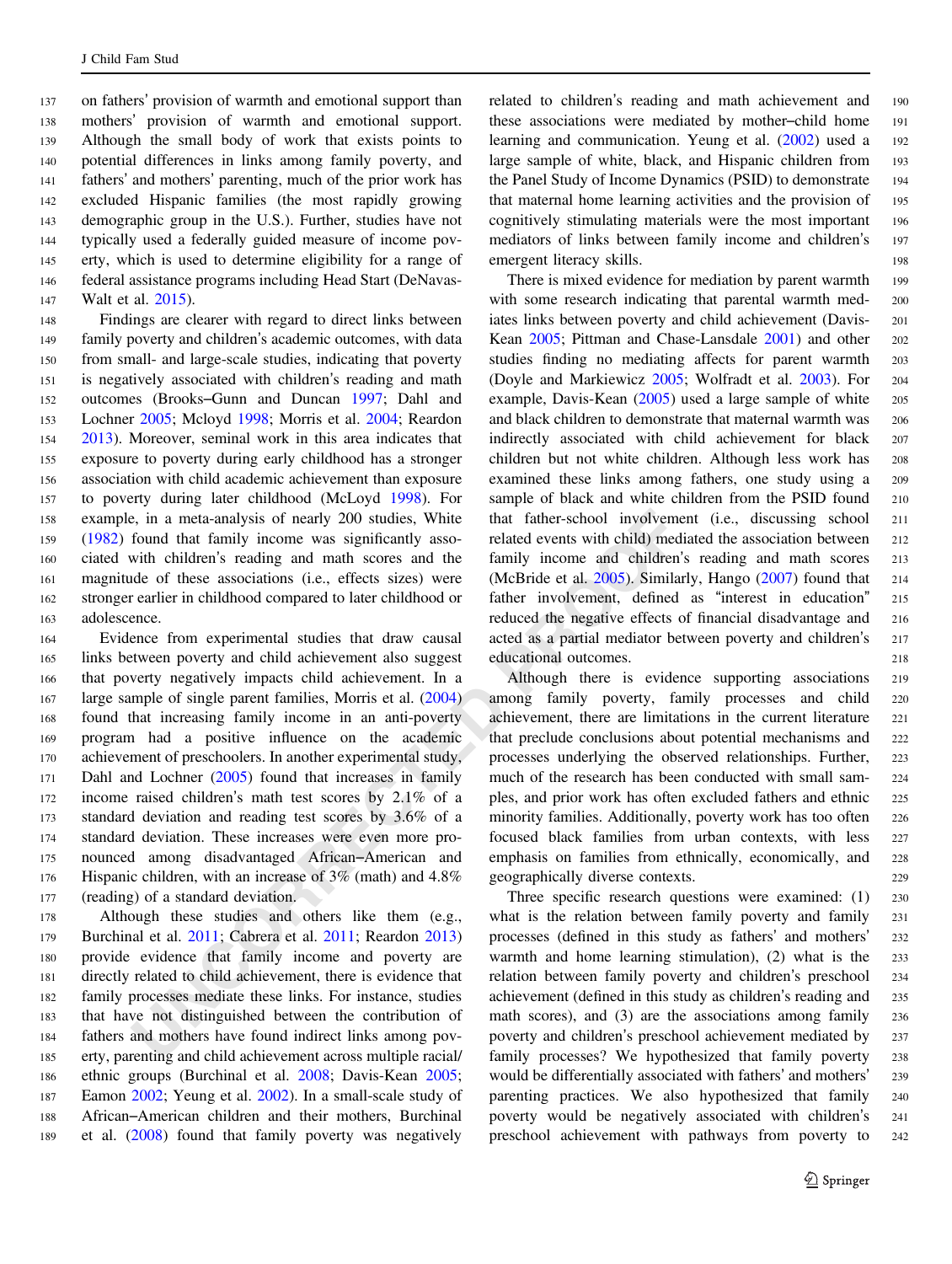<span id="page-3-0"></span>**Table 1** Family poverty, family processes and children's preschool achievement: correlations and descriptive statistics  $(N = 7700)$ 

| Variables               |             | 2          | 3              | 4             | 5             | 6             |               |
|-------------------------|-------------|------------|----------------|---------------|---------------|---------------|---------------|
| 1. Reading achievement  | 1.00        |            |                |               |               |               |               |
| 2. Math achievement     | $0.76*$     | 1.00       |                |               |               |               |               |
| 3. Father warmth        | $0.06**$    | $0.65*$    | 1.00           |               |               |               |               |
| 4. Father home learning | $0.15*$     | $0.12*$    | $0.15*$        | 1.00          |               |               |               |
| 5. Mother warmth        | $0.02**$    | $-0.02$    | 0.03           | $-0.05**$     | 1.00          |               |               |
| 6. Mother home learning | $0.19*$     | $0.17*$    | 0.01           | $0.20*$       | $-0.04**$     | 1.00          |               |
| 7. Family poverty       | $-0.28*$    | $-0.29*$   | $-0.07**$      | $-0.07**$     | $-0.01$       | $-0.21*$      | 1.00          |
| Mean                    | 24.20       | 28.20      | 1.83           | 2.34          | 1.51          | 3.11          | 0.27          |
| Standard deviation      | 9.83        | 9.47       | 0.52           | 0.68          | 0.51          | 0.67          | 0.44          |
| Range                   | 11.65-80.29 | 9.87-65.74 | $2.33 - 10.67$ | $2.33 - 9.33$ | $2.00 - 9.22$ | $2.33 - 9.33$ | $0.00 - 1.00$ |

 $*_{p}$  < 0.01;  $*_{p}$  < 0.05;  $*_{p}$  < 0.001

<sup>243</sup> achievement being partially mediated by fathers' and <sup>244</sup> mothers' parenting practices.

#### <sup>245</sup> Method

#### <sup>246</sup> Participants

**Example 18**<br> **I** and the present study are from the Early Childhool<br> **Measures**<br>
dinal Study-Birth Cohort (ECLS-B), a restricted-use<br>
final study that tracked a nationally representative<br>
of 10,700 children born in the U. The data for the present study are from the Early Childhood Longitudinal Study-Birth Cohort (ECLS-B), a restricted-use longitudinal study that tracked a nationally representative sample of 10,700 children born in the U.S. in 2001 from birth to kindergarten (Nord et al. 2004). The data for the ECLS-B were collected when children were approximately 9 months, 24 months, 48 months (preschool), and 58 months (kindergarten). Response rates for the data used in this study were 74% at 9 months, 69% at 24 months, and 63% at 48 months. The ECLS-B collected data from each child's mother and father through both a computer-assisted questionnaire and a self-administered questionnaire. Ana- lyses for the present study were conducted using the pro- vided sampling weights to adjust for the differential probabilities of sample selection resulting from the complex stratified random sampling design. More detailed informa- tion on the ECLS-B study, including sampling frame, and data structure can be obtained from the ECLS-B psycho- metric report published by the National Center for Educa-tion Statistics (Najarian et al. 2010).

267 The sample for our analyses was  $(N = 7700)$  white, black <sup>268</sup> and Hispanic children and the sample size was rounded to <sup>269</sup> the nearest 10 due to restricted license requirements. Over a <sup>270</sup> quarter of the families in the study were living below the <sup>271</sup> poverty line (27%). The average age of the children (at the 272 time of assessment) was 50.84 months old  $(SD = 4.04)$ , the 273 average age of fathers was 32.32 years old  $(SD = 4.39)$  and 274 the average age of mothers was  $26.65$  years old  $(SD =$ <sup>275</sup> 3.22). On average, fathers and mothers had approximately two children living in their homes ( $M = 2.22$ ), had at least a 276 high school diploma or GED with nearly 30% having a 277 bachelors or graduate degree. Finally, most of the fathers in 278 this study were biological, resident fathers  $(76%)$ . Table 1 279 presents descriptive information for all the key variables in <sup>280</sup> the study. 281

#### Measures 282

#### Reading and math achievement 283

Reading and math scores (i.e., collected when children were 284 48-months old) were measured using individually admi- <sup>285</sup> nistered tests that lasted approximately 35 min for each <sup>286</sup> child. The final content of the early reading and math <sup>287</sup> assessments were guided by a framework provided by <sup>288</sup> Brush et al. (2003). The preschool reading test assessed 289 children's emergent literacy skills in six specific areas as <sup>290</sup> follws: (1) English language skills/oral language, (2) pho- <sup>291</sup> nological awareness, (3) letter /word sound knowledge, (4) <sup>292</sup> print conventions, (5) word recognition, and (6) vocabulary. 293 The reliability estimates for the reading test scores were <sup>294</sup>  $\alpha = 0.95$ . The math test assessed children's math skills in 295 four specific areas, as follows: (1) number sense, properties, <sup>296</sup> and operations, (2) measurement which involved under- <sup>297</sup> standing the attributes of objects and the ability to compare 298 objects by their attributes, (3) geometry and spatial sense, <sup>299</sup> and (4) patterns, algebra, and functions. The reliability <sup>300</sup> estimates for the math test scores were  $\alpha = 0.94$ . 301

#### Family processes 302

During the 24-month data collection wave, fathers and <sup>303</sup> mothers were asked to report the frequency  $(1 =$  never to 304 5 = always,  $\alpha$  = 0.62;  $\alpha$  = 0.73, respectively) of their par- 305 ticipation in "warm" interactions with their children. In the <sup>306</sup> present study, parent warmth was the mean of four specific 307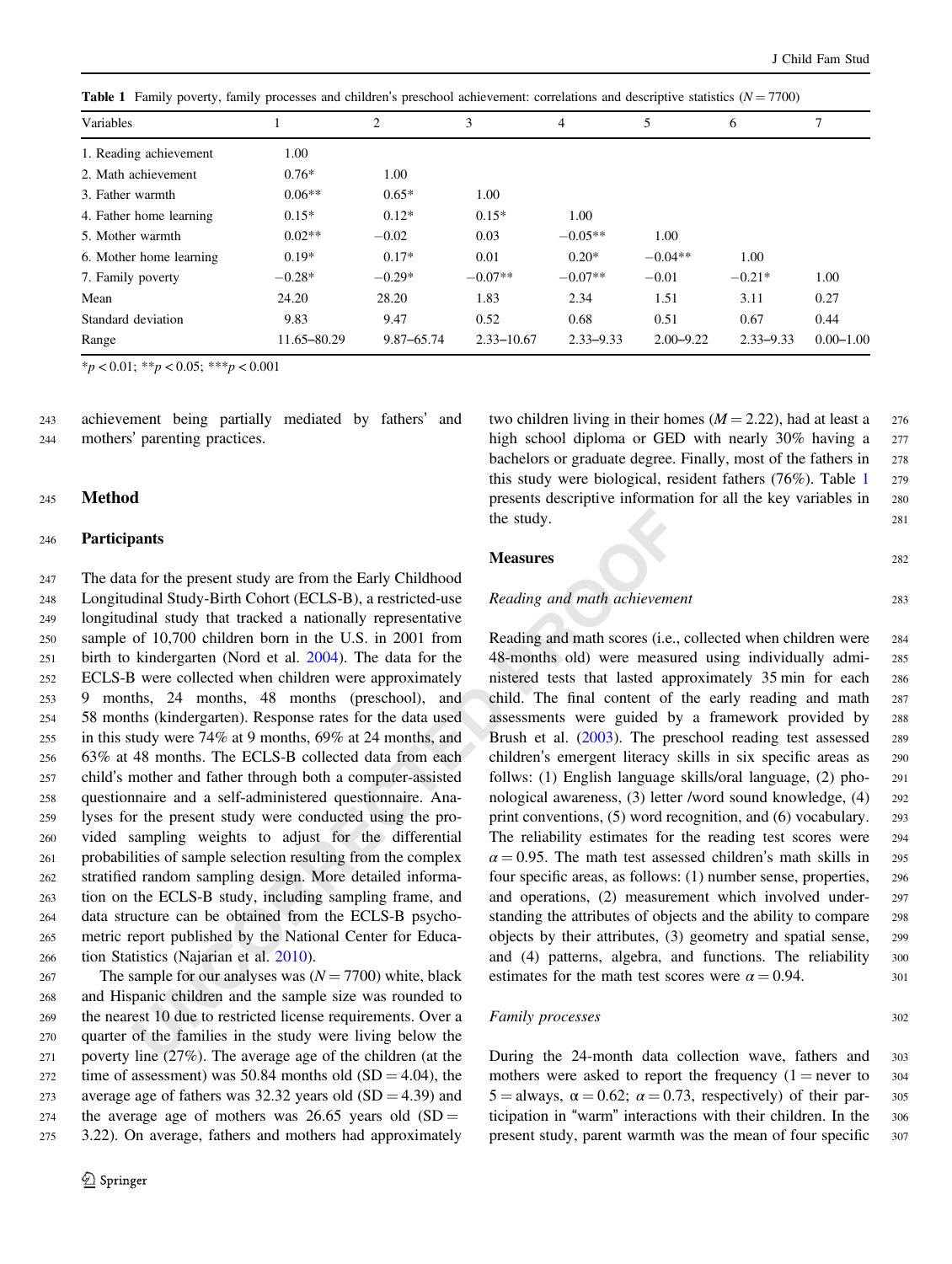items. An example of a specific item is "How often do you express love and affection with hugs and kisses?" Higher scores indicate more frequent warmth. Fathers and mothers 311 were also asked to report the frequency  $(1 =$  never to  $4 =$ 312 everyday,  $\alpha = 0.70$ ;  $\alpha = 0.79$ , respectively) of their parti- cipation in home learning stimulation. In the present study, home learning stimulation was the mean of three specific items. An example of a specific item is "In the past week, how often have you read to your child?" Higher scores indicate more frequent home learning stimulation.

#### <sup>318</sup> Demographic characteristics

 Several demographic characteristics (collected when chil- dren were 24-months old) were included as covariates in our study. Family poverty  $(0 = above$  poverty threshold or  $322 \quad 1 =$  below poverty threshold) was a binary variable that was created by the ECLS-B. In the ECLS-B, poverty status was based on preliminary U.S. Census thresholds for 2010, which identify incomes determined to meet household needs given the household size (Najarian et al. [2010](#page-8-0)). For example, in 2010, a family of two was below the poverty threshold if its income was lower than \$14,220. Mothers' and fathers' education were ordinal variable with values ranging from  $1 = 8$ th grade or below to  $9 =$  doctorate degree. Mothers' and fathers' age as well as number of children living in the home were continuous variables. Finally, child race was a series of dummy coded variables, with the largest racial group in the sample (i.e., whites) representing the reference group.

#### <sup>336</sup> Data Analyses

2, in 2010, a family of two was below the poverty<br> **US** in its income was lower than \$14,220. Mothers'<br>
Heris' education were continal variable with values Means, standard deviations, ra<br>
from 1 = 8th grade or below to 9 = In the first step of our analyses, we examined raw means, standard deviations and correlations among key variables in the study. Second, Little's MAR test was used to examine missing data patterns (Little 1988). On the basis of these findings (i.e., the missing data ranged from 0% to 18%, data appeared to be missing at random), we used multiple imputation (MI). MI has been shown to be superior to ad hoc missing data techniques such as mean imputation, list- wise deletion and pairwise deletion (Enders 2010). Third, as discussed by Preacher and Hayes (2008) and Enders (2010) we used a set of auxiliary variables to increase the like- lihood that missing at random was achieved. The reasoning this strategy is as follows: if many variables are included it becomes less likely that variables that are both causes of the missingness and the analytic variables with the missing data are omitted. Such omission would be harmful as it would destroy the conditional independence posited in MAR and induce bias. Fourth, we used guidelines from Preacher and Hayes [\(2008](#page-9-0)) to test linearity, data structure, error terms, disturbance terms, multicollinearity, identification and made

sure we had an adequate sample size to conduct our 357 analyses. 358

Finally, a path analysis with bootstrapped estimation of 359 the standard errors for indirect effects was conducted in <sup>360</sup> Mplus version 7.3. The path analysis allowed for estimation 361 of direct effects between poverty and child achievement, <sup>362</sup> conditioned on family demographic variables, as well as 363 indirect effects accounted for by mothers' and fathers' par- <sup>364</sup> enting. Before conducting the path analysis, we used mul-<br>365 tiple imputation in Mplus to create 10 complete data sets. <sup>366</sup> The imputation model included all variables in the final 367 analysis, plus a set of auxiliary variables, including indi- <sup>368</sup> cators of fathers' stress, depression, and disciplinary prac- <sup>369</sup> tices and three indicators of children's social development to 370 increase the likelihood that missing at random was <sup>371</sup> achieved. All path analyses were conducted on the 10 <sup>372</sup> imputed data sets, and parameters were aggregated in Mplus 373 for reporting. 374

#### **Results** 375

Means, standard deviations, ranges, and correlations for key 376 study variables are presented Table [1.](#page-3-0) Some correlations 377 merit mention. First, family poverty was negatively corre- <sup>378</sup> lated with children's preschool achievement such that chil- <sup>379</sup> dren living below the poverty line had lower reading and <sup>380</sup> math scores than children living above the poverty line. 381 Second, family poverty was negatively correlated with 382 fathers' warmth and home learning stimulation such that <sup>383</sup> fathers living below the poverty line engaged in less fre- <sup>384</sup> quent warmth and home learning stimulation than fathers 385 living above the poverty line. In contrast, family poverty <sup>386</sup> was not associated with mothers' warmth but was nega- <sup>387</sup> tively associated with mothers' home learning stimulation <sup>388</sup> such that mothers living below the poverty line engaged in 389 less frequent home learning stimulation than mothers living 390 above the poverty line. 391

To address our final research question investigating <sup>392</sup> whether family poverty was associated with children's 393 preschool achievement through family processes, a path <sup>394</sup> analysis was conducted using  $MPlus^{\circledR}$  7.3 (Muthén and 395 Muthén 2010). Model fit was assessed by the obtained chi-<br>396 square, Confirmatory Fit Index (CFI), Tucker Lewis Index 397 (TLI), and Root Mean Square Error of Approximation <sup>398</sup> (RMSEA). Good fit is indicated by a value >0.95 for CFI, <sup>399</sup> values below .05 for RMSEA, and values below 0.08 for <sup>400</sup> SRMR (Bentler and Bonett [1980;](#page-8-0) Browne and Cudeck 401 [1992](#page-8-0); Hu and Bentler [1998\)](#page-8-0). Our hypothesized model fit the 402 observed data very well. The fit indices for the final model <sup>403</sup> were  $F 2(10) = 24.834$ ,  $p < 0.01$ ; CFI = 0.996; RMSEA = 404 0.025; SRMR = 0.012; TLI = 0.91. 405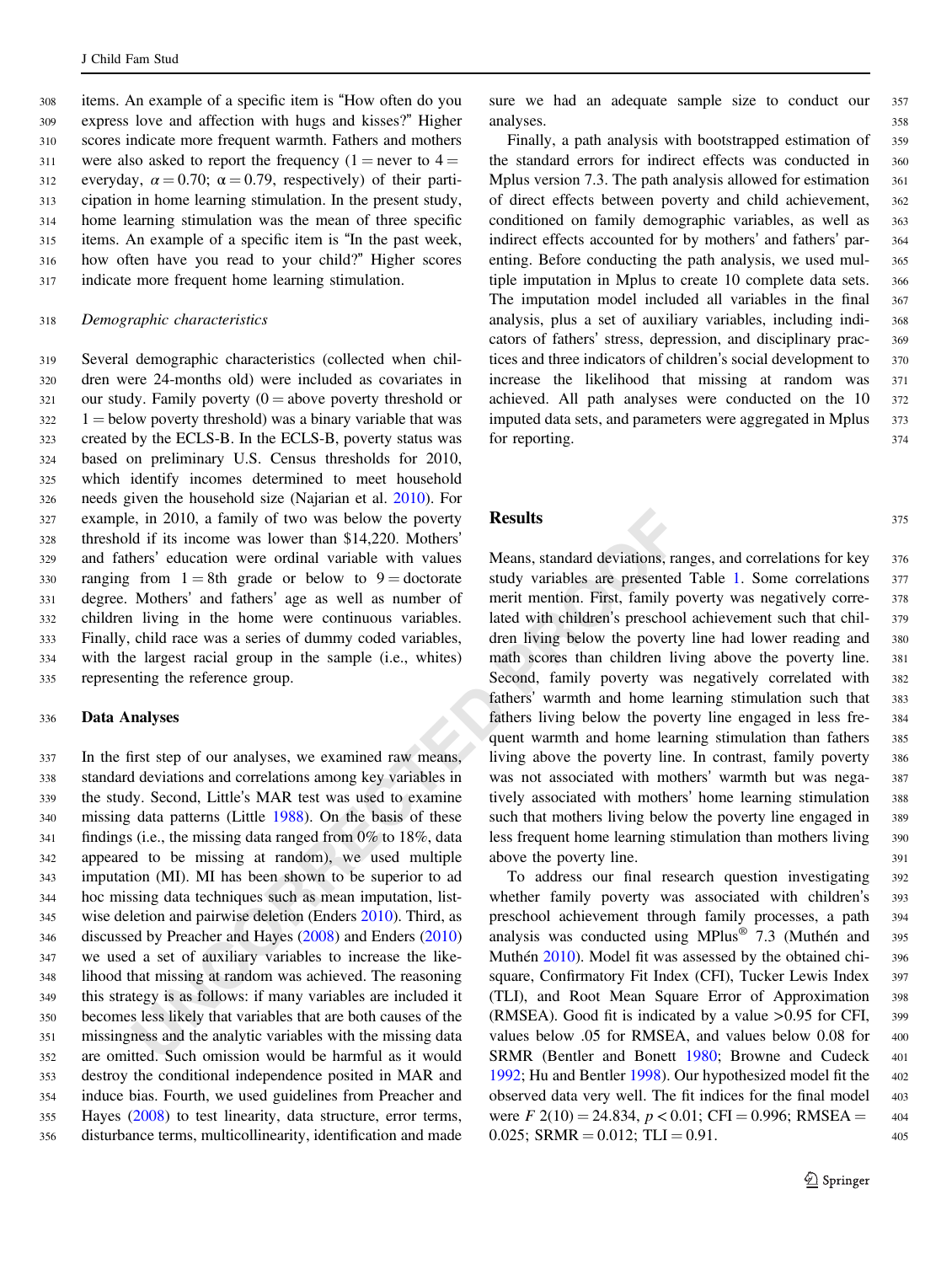<span id="page-5-0"></span>Table 2 Mediation model parameters for children's preschool reading and math achievement (standardized estimates shown;  $N = 7700$ )

|                | Mediators                |                       |                          |                       | <b>Outcomes</b>    |                  |  |
|----------------|--------------------------|-----------------------|--------------------------|-----------------------|--------------------|------------------|--|
|                | Father Warmth<br>B(S.E.) | Father HLS<br>B(S.E.) | Mother Warmth<br>B(S.E.) | Mother HLS<br>B(S.E.) | Reading<br>B(S.E.) | Math<br>B(S.E.)  |  |
| Poverty        | $-0.10(0.03)$ *          | $-0.12(0.02)$ *       | $-0.01(0.02)$            | $-0.31(0.02)$ *       | $-1.29(0.27)$ *    | $-1.78(0.30)$ *  |  |
| Father warmth  |                          |                       |                          |                       | $0.63(0.27)$ **    | $0.64~(0.27)$ ** |  |
| Father HLS     |                          |                       |                          |                       | $0.65(0.19)$ ***   | 0.23(0.22)       |  |
| Mother warmth  |                          |                       |                          |                       | 0.31(0.21)         | 0.17(0.23)       |  |
| Mother HLS     |                          |                       |                          |                       | $1.42(0.19)^*$     | $1.10(0.20)*$    |  |
| Mother ed.     |                          |                       |                          |                       | $0.85(0.09)*$      | $0.79(0.09)*$    |  |
| Mother age     |                          |                       |                          |                       | $0.09(0.03)$ ***   | $0.12(0.03)*$    |  |
| Number of kids |                          |                       |                          |                       | $-1.07(0.09)$ *    | $-0.84(0.10)*$   |  |
| Father age     |                          |                       |                          |                       | $-0.01(0.03)$      | 0.05(0.03)       |  |
| Father ed.     |                          |                       |                          |                       | $0.83(0.08)$ *     | $0.77(0.08)*$    |  |
| <b>Black</b>   |                          |                       |                          |                       | 0.25(0.59)         | $-0.68(0.58)$    |  |
| White          |                          |                       |                          |                       | 0.26(0.58)         | 0.20(0.54)       |  |
| Hispanic       |                          |                       |                          |                       | $-1.44(0.58)$ **   | $-0.50(0.57)$    |  |
| Birth father   |                          |                       |                          |                       | $0.75(0.30)$ **    | $0.99(0.31)$ *** |  |

TLI = 0.91, CFI = 0.996; RMSEA = 0.025; SRMR = 0.012; R<sup>2</sup> Math = 0.21, Reading = 0.19

HLS home learning stimulation

 $*_{p}$  < 0.01,  $*_{p}$  < 0.001;  $*_{p}$  < 0.05

in  $4\pi \approx 0.001$ ,  $3\pi \approx 0.001$  and method ( $\beta = -0.006$ ,  $p < 0.01$ ) and math scores ( $\beta = 0.001$ ) than children who were not living in  $p < 0.01$ ) than children who were not living in  $p < 0.01$ ) than children who wer <sup>406</sup> As shown in Table 2, children living in poverty had 407 lower reading ( $\beta = -0.06$ ,  $p < 0.01$ ) and math scores ( $\beta =$  $408 -0.08$ ,  $p < 0.01$ ) than children who were not living in <sup>409</sup> poverty. This relationship remained statistically significant <sup>410</sup> even in the presence of mediators. Table 2 and Table 3 also <sup>411</sup> indicate that fathers living in poverty engaged in less fre-412 quent warmth ( $\beta = -0.09$ ,  $p < 0.01$ ) and less frequent home 413 learning stimulation ( $\beta = -0.08$ ,  $p < .01$ ) than fathers who <sup>414</sup> were not living in poverty. Mothers living in poverty 415 engaged in less frequent home learning stimulation ( $\beta$  = 416  $-0.21$ ,  $p < .01$ ) than mothers who were not living in pov-417 erty. Fathers' warmth ( $\beta = 0.03$ ,  $p < 0.05$ ), mothers' home 418 learning stimulation ( $\beta = 0.10$ ,  $p < 0.01$ ) and fathers' home 419 learning stimulation ( $\beta = 0.05$ ,  $p < 0.05$ ) positively pre-<sup>420</sup> dicted children's reading performance. Further, fathers' 421 warmth ( $\beta = 0.04$ ,  $p < 0.05$ ) and mothers' home learning 422 stimulation ( $\beta = 0.08$ ,  $p < 0.01$ ) positively predicted chil-<sup>423</sup> dren's math performance.

<sup>424</sup> As shown in Table 3, mediation analyses showed that 425 fathers' warmth ( $\beta = -0.004$ ,  $p < 0.05$ ) and mothers' home 426 learning stimulation ( $\beta = -0.003$ ,  $p < 0.05$ ) and fathers' 427 ( $\beta = -0.020$ ,  $p < 0.01$ ) home learning stimulation mediated <sup>428</sup> the relation between poverty and children's reading per-429 formance (sum of the unstandardized indirect effect  $=$ 430  $-0.60$ , standard error = .06,  $p < 0.001$ ). Fathers' warmth 431 ( $\beta = -0.004$ ,  $p < 0.01$ ) and mothers' home learning stimu-432 lation ( $\beta = -0.016$ ,  $p < 0.01$ ) mediated the relation between <sup>433</sup> poverty and children's math performance (sum of the

Table 3 Indirect effects for children's preschool reading and math [Q2](#page-10-0) achievement (standardized estimates shown;  $N = 7700$ )

|                               | Reading B (S.E.) | Math $B(S.E.)$  |
|-------------------------------|------------------|-----------------|
| <b>Total Indirect Effects</b> | $-0.60$ (.06)*   | $-0.44$ (.06)*  |
| Specific indirect effects     |                  |                 |
| Poverty-Father warmth         | $-0.08(0.03)$ ** | $-0.09(0.02)$ * |
| Poverty-Father HLS            | $-0.07(0.02)$ ** | $-0.01(0.02)$   |
| Poverty-Mother warmth         | $-0.002(0.005)$  | $-0.001(0.003)$ |
| Poverty-Mother HLS            | $-0.44(0.06)*$   | $-0.34(0.05)*$  |

HLS home learning stimulation

 $*_{p}$  < 0.05;  $*_{p}$  < 0.01

indirect effect =  $-.44$ , standard error = 0.06,  $p < 0.001$ ).  $434$ The full path model with mediation by mothers' and fathers' 435 parenting and covariates accounted for 21% of variation in 436 children's reading scores and 19% of variation in children's 437 math scores. 438

#### **Discussion** 439

The present study offers new insight into the role that 440 family poverty and family processes stemming from fathers' 441 and mothers' provision of warmth and home learning sti- <sup>442</sup> mulation may play in shaping children's preschool <sup>443</sup> achievement. Three major findings with implications for <sup>444</sup>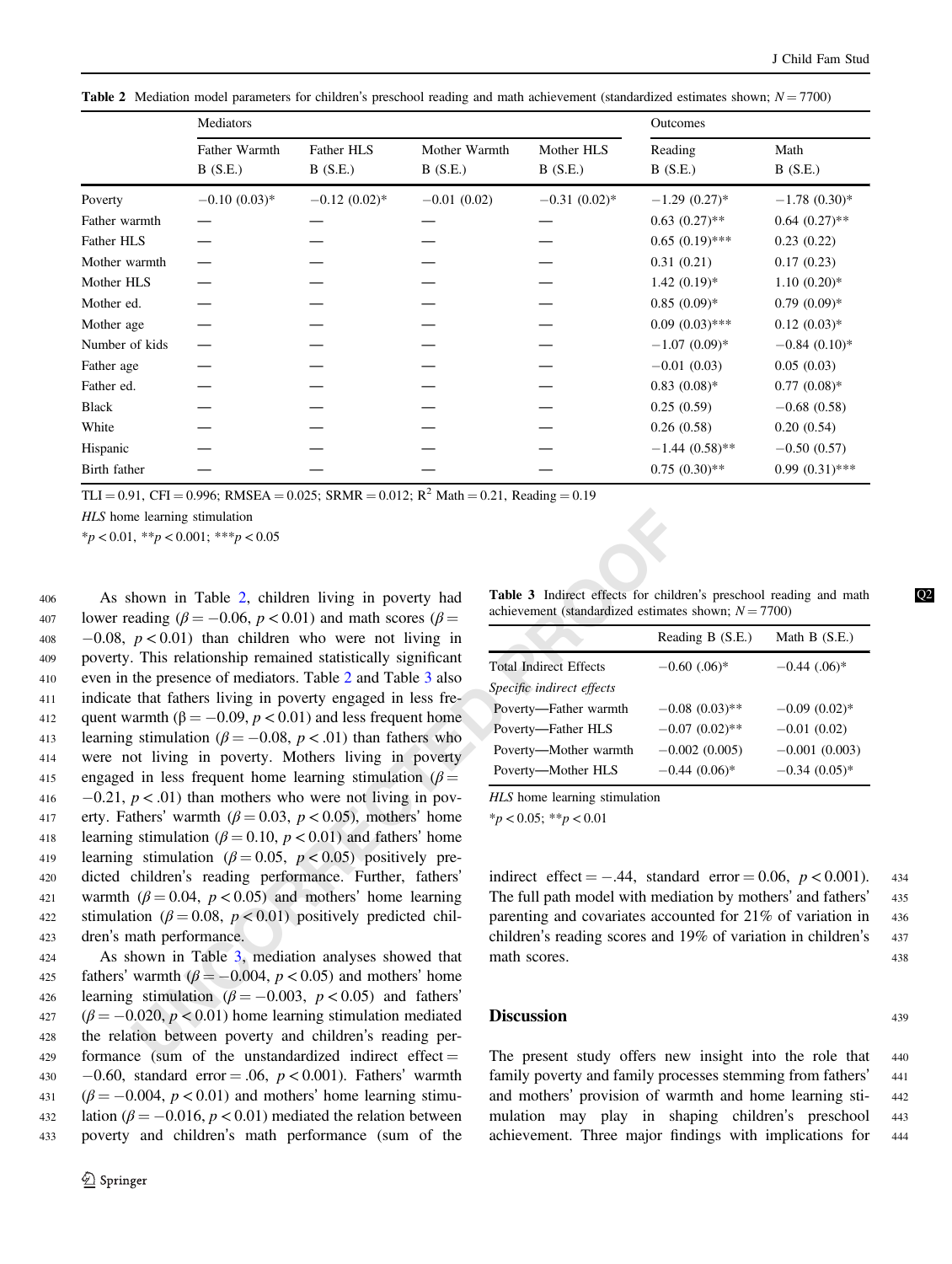future research, practice and policy emerged. First, family poverty was negatively associated with some family pro- cesses and had a more consistent negative association with fathers' parenting than mothers parenting. Second, family poverty was negatively associated with children's preschool achievement such that children living in poverty had lower reading and math scores than children who were not living in poverty. Third, family processes mediated some of the associations between family poverty and child achievement and fathers' parenting served as a more consistent mediator of these links than mothers' parenting. These findings were evident even after controlling for demographic factors that have been linked to child achievement in prior research.

**EXECT THE SOLUTE CONSU[R](#page-8-0)AT THE SURFAND CONGER (SCREET CONGERN CONGERN CONGERN CONGERN CONGERN CONGERN CONGERN CONGERN CONGERN CONGERN CONGERN CONGERN CONGERN CONGERN CONGERN CONGERN CONGERN CONGERN CONGERN CONGERN CONGERN**  The first key finding in this study was that family poverty was differentially associated with fathers' and mothers' parenting practices. Specifically, poverty was negatively related to fathers' provision of warmth but it had no asso- ciation with mothers' provision of warmth. It is also worth noting that, although poverty was negatively associated with both fathers' and mothers' provision on home learning stimulation, the link was stronger for mothers (i.e., larger effect size). This contrast in results is intriguing and implies that exposure to family-level poverty may have different consequences for fathers' and mothers' parenting behavior during the early childhood period. Our overall pattern of results are in line with prior early childhood research that has focused exclusively on mothers (e.g., Klebanov et al. [1994\)](#page-8-0) as well as studies that have focused on fathers of older children (e.g., Harris et al. 1998; McBride et al. 2005). In fact, Harris et al. (1998) used a sample of mostly white families to demonstrate that fathers' warmth and emotional involvement with their adolescent children was more negatively influenced by poverty than mothers' warmth and emotional involvement. Data from the present study imply that the same is true for white, black and Hispanic fathers of preschoolers.

 One possible explanation for the present finding is that fathers often serve as the primary breadwinners in American families. As such, fathers living below the poverty line may experience more stressors related to unemployment, job loss and economic instability than mothers. Consistent with family stress theory, exposure to these kinds of economic stressors might decrease fathers' capacity for engaging in warm, sensitive interactions with their young children. Future research with fathers should explore this possibility by examining links among fathers' work conditions (e.g., number of hours per week, earnings and job satisfaction), father involvement (e.g., time spent with children, discipline practices and home learning) and children's preschool achievement. It is possible that this kind of research will uncover new information about the contribution of fathers to overall family functioning and children's preschool achievement.

The second key finding in this study was that family 498 poverty was negatively associated with children's preschool <sup>499</sup> achievement and some of these links were mediated by <sup>500</sup> family processes. These findings corroborate findings from 501 prior work that linked poverty to lags in children's reading 502 and math skills (Brooks–Gunn and Duncan [1997](#page-8-0); Dahl and 503 Lochner [2005](#page-8-0); Mcloyd [1998](#page-8-0)) as well as work that has 504 identified mediators of these associations (Burchinal et al. 505 [2008](#page-8-0); Davis-Kean [2005;](#page-8-0) Eamon [2002](#page-8-0)). For instance, in a <sup>506</sup> small-scale study of African–American children and their 507 mothers, Burchinal et al. [\(2008](#page-8-0)) demonstrated that family 508 poverty was negatively related to children's reading and <sup>509</sup> math scores and these associations were mediated by 510 mother–child home learning and communication. The pre- <sup>511</sup> sent study extends their research in a large sample of white, 512 black and Hispanic families and provides evidence that both 513 fathers' and mothers' parenting mediates links between <sup>514</sup> family poverty and children's reading and math scores. 515

One plausible explanation for these results is that prior 516 research suggests that parents who combine warmth with 517 consistent cognitive stimulation have children with stronger 518 academic skills compared to parents who are less warm and 519 cognitively stimulating (e.g., Landry et al.  $2008$ ) and studies  $520$ have consistently linked home learning stimulation to 521 higher reading and math scores (Brooks–Gunn and Mark- 522) man 2005). In fact, the present study showed that maternal 523 home learning stimulation had the strongest association 524 (i.e., effect size) with child achievement. It is possible that <sup>525</sup> this kind of parenting (i.e., warmth and home learning) <sup>526</sup> instills confidence and persistence in young children who 527 are trying to acquire new skills, which in turn supports more 528 optimal reading and math achievement. It is equally plau- <sup>529</sup> sible that warm, cognitively stimulating activities not only 530 teach children how learn (i.e., through consistent support 531 and reassurance that builds self-confidence) but also what to 532 learn (i.e., through exposure to new language, words and 533 numbers) that ultimately bolster children's reading and math 534 performance. 535

The third key finding in this study was that fathers' 536 parenting served as a more consistent mediator of associa-<br>537 tions among poverty and child achievement than mothers 538 parenting and patterns were different for children's reading 539 and math scores. In relation to reading, fathers' warmth and 540 home learning stimulation mediated links between family 541 poverty and children's reading scores. In contrast, mothers' <sup>542</sup> warmth did not mediate the link between family poverty 543 and children's reading scores but mothers' home learning 544 stimulation did. In relation to math, fathers' warmth but not <sup>545</sup> home learning stimulation mediated the link between family 546 poverty and children's math scores. Mothers' home learning 547 stimulation but not warmth mediated the link between <sup>548</sup> family poverty and children's math scores. These results 549 provide new information about the kinds of family <sup>550</sup>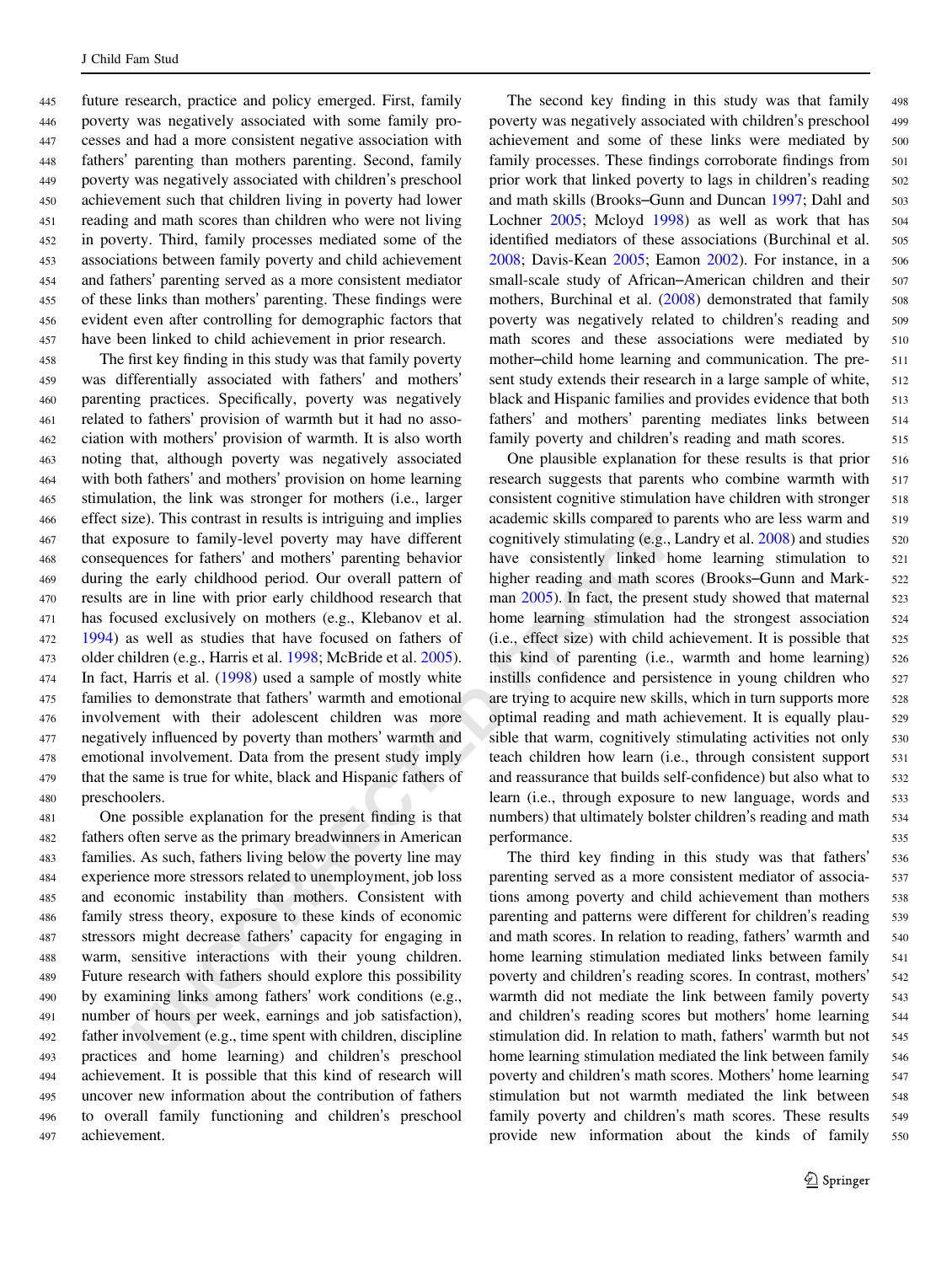<span id="page-7-0"></span> processes that underlie associations among family poverty and children's preschool achievement in a national sample of ethnically diverse fathers, mothers and their preschool aged children.

 Findings also point to the unique role that fathers' pro- vision of warmth and home learning stimulation may play in shaping children's preschool achievement and adds to the small body of literature on father involvement as a media- tion of links between family income and child achievement. For example, McBride et al. ([2005\)](#page-8-0) used a sample of black and white families to demonstrate that father-school invol- vement (i.e., discussing school related events with child) mediated the association between family income and chil- dren's reading and math scores. However, their study did not include Hispanic families or measures of fathers' warmth and home learning stimulation. This study extends their work by using a more ethnically diverse sample (i.e., white, black and Hispanic) to demonstrate that paternal warmth and home learning stimulation mediated links between family poverty and children's preschool achieve- ment. This is an important finding because developmental theory and research suggests that child development is most vulnerable to family influences during the preschool period (Bronfenbrenner and Morris 2006), making this a critical time for identifying malleable mechanisms that underlie associations between poverty and child achievement.

and research suggests that child development is most<br>
control trials to examine while<br>
the forming implanents during the preschool period academic skills elicit different<br>
in the momentum dialele mechanisms that underlie<br> One possible explanation for contrasting patterns of mediation for mothers and fathers is that fathers often interact differently than mothers with their young children (Cabrera et al. 2011) and fathers may socialize their children in unique and distinctive ways above and beyond the con- tribution of mothers (Baker et al. 2015), which in turn leads to unique developmental pathways from fathering to chil- dren's preschool achievement. In addition, differences in early parent–child attachment relationships may explain the present results (Landry et al. 2008). In fact, children who form stronger attachment relationships with their fathers than their mothers may benefit more from fathers' parenting than mothers' parenting. For example, children who con- sistently ask that their fathers read to them rather than their mothers may experience greater enjoyment during learning activities, pay special attention during learning activities, and retain more information during learning activities. These opportunities to learn from their fathers above and beyond their mothers have implications for children's ability to read and understand written text as well as their ability to solve basic math problems.

#### <sup>598</sup> Limitations and Future Directions

<sup>599</sup> Overall, our findings point to the positive potential of both <sup>600</sup> fathers and mothers during the early childhood years. <sup>601</sup> However, some limitations merit mention. First, the ECLS-

B focused on mostly residential fathers. More specifically, 602 of the 10,688 completed parent respondent interviews in the 603 larger ECLS-B, a total of 569 completed non-resident father 604 questionnaires were available for analysis. Further, in the 605 present study, nearly 80% of children had data from both 606 mothers and fathers, 2% had data from fathers only (i.e., <sup>607</sup> single fathers) and only 17% had data from mothers only. 608 Future research should be more deliberate in its efforts to 609 have more complete data for analyses as well as include 610 non-resident, social fathers and stepfathers. Another lim- <sup>611</sup> itation was our focus on two dimensions of parenting and 612 the reliability estimate for paternal warmth was relatively 613 low. It is important that future work extends our con- <sup>614</sup> ceptualization of parenting and creates a culturally sensitive 615 measure of warmth that is reliable in ethnically diverse 616 families where expressions of love may not map onto Euro- 617 centric norms. Finally, the study did not measure bidirec- <sup>618</sup> tional, longitudinal or causal effects, which could explain 619 changes in child achievement over time as well as provide 620 causal explanations for links between parenting and child 621 development. Future research should utilize randomized <sup>622</sup> control trials to examine whether children with stronger 623 academic skills elicit different types of parenting across <sup>624</sup> multiple stages of childhood and adolescence. 625

#### Compliance with Ethical Standards 626

Ethical Approval We used secondary data analysis so there was no 627 direct contact with actual human participants in this study. 628

Informed Consent This was a secondary data analysis of data from 629 the ECLS-B. Informed consent was obtained by the U.S. Department 630 of Education from teachers and parents prior their inclusion in the 631 study. For more information on informed consent procedures see Nord 632 et al. 2004 listed below. 633

Conflict of Interests There authors declare that they have no com- <sup>634</sup> peting interests. 635

#### References 636

- Baker, C. E., Cameron, C. E., Rimm-Kaufman, S. E., & Grissmer, D. 637 (2012). Family and sociodemographic predictors of school 638 readiness among African American boys in kindergarten. Early 639 Education & Development, 23, 833–854. 640
- Baker, C. E. (2013). Fathers' and mothers' home literacy involvement 641 and children's cognitive and social emotional development: 642 Implications for family literacy programs. Applied Developmental 643 Science, 17(4), 184–197. 644
- Baker, C. E., & Vernon-Feagans, L., Family Life Project Investigators. 645 (2015). Fathers' language input during shared book activities: 646 Links to children's kindergarten achievement. Journal of Applied 647 Developmental Psychology, 36, 53–59. 648
- Baumrind, D. (1991). Parenting styles and adolescent development. 649 The Encyclopedia of Adolescence, 2, 746–758. 650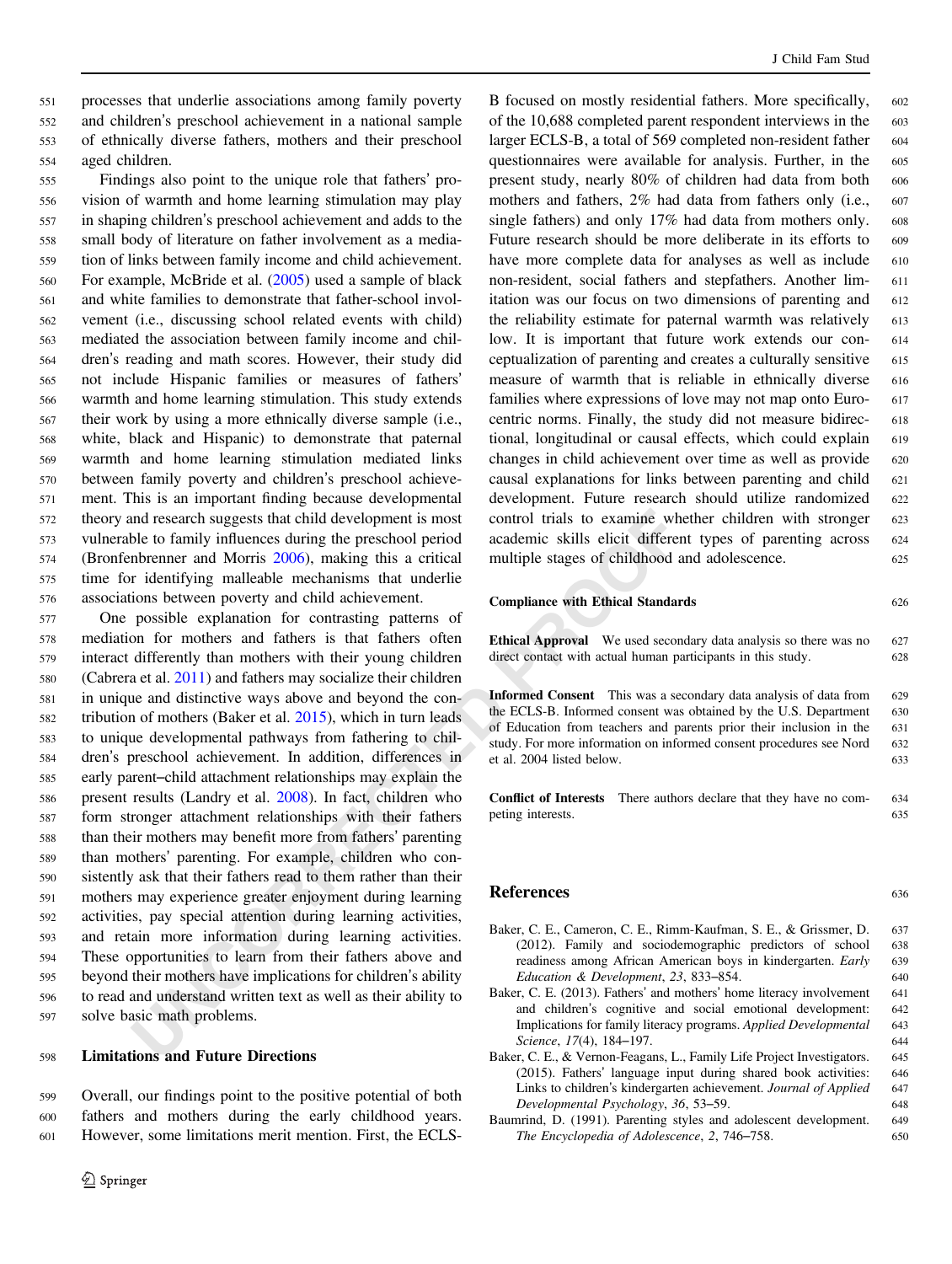<span id="page-8-0"></span><sup>651</sup> Bentler, P. M., & Bonett, D. G. (1980). Significance tests and good-

- <sup>652</sup> ness of fit in the analysis of covariance structures. Psychological 653 Bulletin, 88, 588–606. 654 Bradley, R. H., & Corwyn, R. F. (2002). Socioeconomic status and 655 child development. Annual Review of Psychology, 53, 371–399. 656 Bronfenbrenner, U., & Morris, P. A. (2006). The bioecological model 657 of human development. In R. M. Lerner (Ed.), Handbook of child 658 development: Vol. 1. Theoretical models of human development. 659 6th ed (pp. 793–828). Hoboken, NJ: Wiley. 660 Brooks-Gunn, J., & Duncan, G. J. (1997). The effects of poverty on 661 children. The Future of Children, 7(2), 55–71. 662 Brooks-Gunn, J., & Markman, L. B. (2005). The contribution of 663 parenting to ethnic and racial gaps in school readiness. The 664 Future of Children, 15(1), 139–168. 665 Browne, M. W., & Cudeck, R. (1992). Alternative ways of assessing <sup>666</sup> model fit. Sociological Methods and Research, 21, 230–258. 667 Brush, L., Salinger, T., Sussman, A., & Kirshstein, R. (2003). 668 Cognitive assessment plan for the ECLS-B preschool battery. 669 Prepared for the National Center for Education Statistics, 670 U.S. Department of Education. Washington, DC: American
- 
- 671 Institutes for Research.

672 Burchinal, M., Vernon-Feagans, L., Cox, M., & Investigators, 673 K. F. L. P. (2008). Cumulative social risk, parenting and

674 infant development in low-income rual communities. Parenting

675 Science and Practice, 8, 41–69. [https://doi.org/10.1080/](https://doi.org/10.1080/15295190701830672)

- 676 [15295190701830672](https://doi.org/10.1080/15295190701830672). 677 Burchinal, M., McCartney, K., Steinberg, L., Crosnoe, R., Friedman,
- 678 S. L., McLoyd, V., & Pianta, R. (2011). Examining the
- 679 Black–White achievement gap among low‐income children using 680 the NICHD study of early child care and youth development.
- 681 Child Development, 82(5), 1404–1420.

<sup>682</sup> Cabrera, N. J., Fagan, J., Wight, V., & Schadler, C. (2011). Influence

683 of mother, father, and child risk on parenting and children's

684 cognitive and social behaviors. Child Development, 82,

685 1985–2005.

686 Conger, R. D., Patterson, G. R., & Ge, X. (1995). It takes two to 687 replication: A mediational model for the impact of parents' stress

688 on adolescent adjustment. Child Development, 66(1), 80–97.

- 689 Conger, R. D., Wallace, L. E., Sun, Y., Simons, R. L., McLoyd, V. C., 690 & Brody, G. H. (2002). Economic pressure in African American 691 families: A replication and extension of the family stress model. 692 Developmental Psychology, 38(2), 179–193.
- 693 Crosnoe, R., & Cooper, C. E. (2010). Economically disadvantaged 694 children's transitions into elementary school: linking family 695 processes, school contexts, and educational policy. American 696 Education Research Journal, 47, 258–291.
- 697 Dahl, G. B., & Lochner, L. (2005). The impact of family income on 698 child achievement (No. w11279). National Bureau of Economic [Q3](#page-10-0) 699 Research.
- 700 DeNavas-Walt, C., Proctor, B. D., & Smith, J. C. (2015). Income and 701 poverty in the United States: 2014 (p. 22). United States Census 702 Bureau.
- **I**, M., McCarney, K., Stenberg, L., Crosone, R., Friedman, mental health can social supper<br>
L., McLoyd, V., & Pianta, R. (2011). Examining the Family, S6, 441-455.<br>
E-White achievement approximate continue interactions a <sup>703</sup> Davis-Kean, P. E. (2005). The influence of parent education and 704 family income on child achievement: the indirect role of parental 705 expectations and the home environment. Journal of Family 706 Psychology, 19(2), 294–304. https://doi.org/10.1037/0893-3200. 707 [19.2.294.](https://doi.org/10.1037/0893-3200.19.2.294)
- <sup>708</sup> Doyle, A. B., & Markiewicz, D. (2005). Parenting, marital conflict and 709 adjustment from early-to mid-adolescence: Mediated by adoles-710 cent attachment style? Journal of Youth and Adolescence, 34(2), 711 97–110.
- 712 Duncan, G. J., Dowsett, C. J., Claessens, A., Magnuson, K., Huston, 713 A. C., Klebanov, P., & Japel, C. (2007). Supplemental material 714 for school readiness and later achievement. Developmental Psy-715 chology, 43(6), 1428–1446. [https://doi.org/10.1037/0012-1649.](https://doi.org/10.1037/0012-1649.43.6.1428.supp) 716 [43.6.1428.supp](https://doi.org/10.1037/0012-1649.43.6.1428.supp).

Eamon, M. K. (2002). Effects of poverty on mathematics and reading 717 achievement of young adolescents. Journal of Early Adolescence, 718  $22(1)$ , 49–74. 719

Enders, C. K. (2010). Applied missing data analysis. Guilford Press. 720

- Gershoff, E. T., Aber, J. L., Raver, C. C., & Lennon, M. C. (2007). 721 Income is not enough: Incorporating material hardship into 722 models of income associations with parenting and child devel- 723 opment. *Child Development*, 78(1), 70–95. 724
- Guo, G., & Harris, K. M. (2000). The mechanisms mediating the 725 effects of poverty on children's intellectual development. Demo- 726 graphy, 37(4), 431–447. 727
- Harris, K. M., Furstenberg, F. F., & Marmer, J. K. (1998). Paternal 728 involvement with adolescents in intact families: The influence of 729 fathers over the life course. *Demography*, 35(2), 201–216. 730
- Hango, D. (2007). Parental investment in childhood and educational 731 qualifications: Can greater parental involvement mediate the effects 732 of socioeconomic disadvantage? Social Science Research, 36(4), 733 1371–1390. <https://doi.org/10.1016/j.ssresearch.2007.01.005>. 734
- Hu, L., & Bentler, P. M. (1998). Fit indices in covariance structure 735 modeling: Sensitivity to under parameterized model mis- 736 specification. *Psychological Methods*, 3, 424–453. 737
- Karrass, J., VanDeventer, M. C., & Braungart-Rieker, J. M. (2003). 738 Predicting shared parent-child book reading in infancy. Journal 739 of Family Psychology, 17(1), 134–146. 740
- Klebanov, P. K., Brooks-Gunn, J., & Duncan, G. J. (1994). Does 741 neighborhood and family poverty affect mothers' parenting, 742 mental health, and social support? Journal of Marriage and the 743 Family, 56, 441–455. 744
- Landry, S. H., Smith, K. E., Swank, P. R., & Guttentag, C. (2008). A 745 responsive parenting intervention: the optimal timing across early 746 childhood for impacting maternal behaviors and child outcomes. 747 Developmental Psychology, 44(5), 1335–1353. [https://doi.org/10.](https://doi.org/10.1037/a0013030) 748 1037/a0013030. 749
- Little, R. J. (1988). A test of missing completely at random for mul-<br>
750 tivariate data with missing values. Journal of the American Sta- 751 tistical Association, 83, 1198–1202. 752
- McBride, B. A., Schoppe-Sullivan, S. J., & Ho, M.-H. (2005). The 753 mediating role of fathers' school involvement on student 754 achievement. Journal of Applied Developmental Psychology, 26 755 (2), 201–216. <https://doi.org/10.1016/j.appdev.2004.12.007>. 756
- McLoyd, V. C. (1998). Socioeconomic disadvantage and child 757 development. American Psychologist, 53(2), 185-204. 758
- Morris, P., Duncan, G. J., & Rodrigues, C. (2004). Does money really 759 matter? Estimating impacts of family income on children's 760 achievement with data from random-assignment experiments. 761 Unpublished manuscript. Northwestern University. Retrieved 762 March 4, 2007, Available at: [http://www.cerforum.org/](http://www.cerforum.org/conferences/200406/papers/MorrisDuncanRodrigues.pdf) 763 [conferences/200406/papers/MorrisDuncanRodrigues.pdf](http://www.cerforum.org/conferences/200406/papers/MorrisDuncanRodrigues.pdf). 764
- Muthén, L. K., & Muthén, B. O. (2010). Mplus user's guide. Los 765 Angeles, CA: Author. 766
- Newland, R. P., Crnic, K. A., Cox, M. J., Mills-Koonce, W. R., & 767 Investigators, F. L. P. K. (2013). The family model stress and 768 maternal psychological symptoms: mediated pathways from 769 economic hardship to parenting. Journal of Family Psychology, 770 27(1), 96–105. 771
- Najarian, M., Snow, K., Lennon, J., & Kinsey, S. (2010). Early 772 Childhood Longitudinal Study, Birth Cohort (ECLS-B), 773 preschool-kindergarten 2007 psychometric report (NCES 2010- 774 2009). Washington, DC: National Center for Education Statistics, 775 Institute of Education Sciences, U.S. Department of Education. 776
- Nord, C., Edwards, B., Hilpert, R., Branden, L., Andreassen, C., & 777 Elmore, A. (2004). Early Childhood Longitudinal Study, Birth 778 Cohort (ECLS-B): User's manual for the ECLS-B nine-month 779 restricted-use data file and electronic codebook (NCES 2004- 780 092). Washington, DC: National Center for Education Statistics, 781 U.S. Department of Education. 782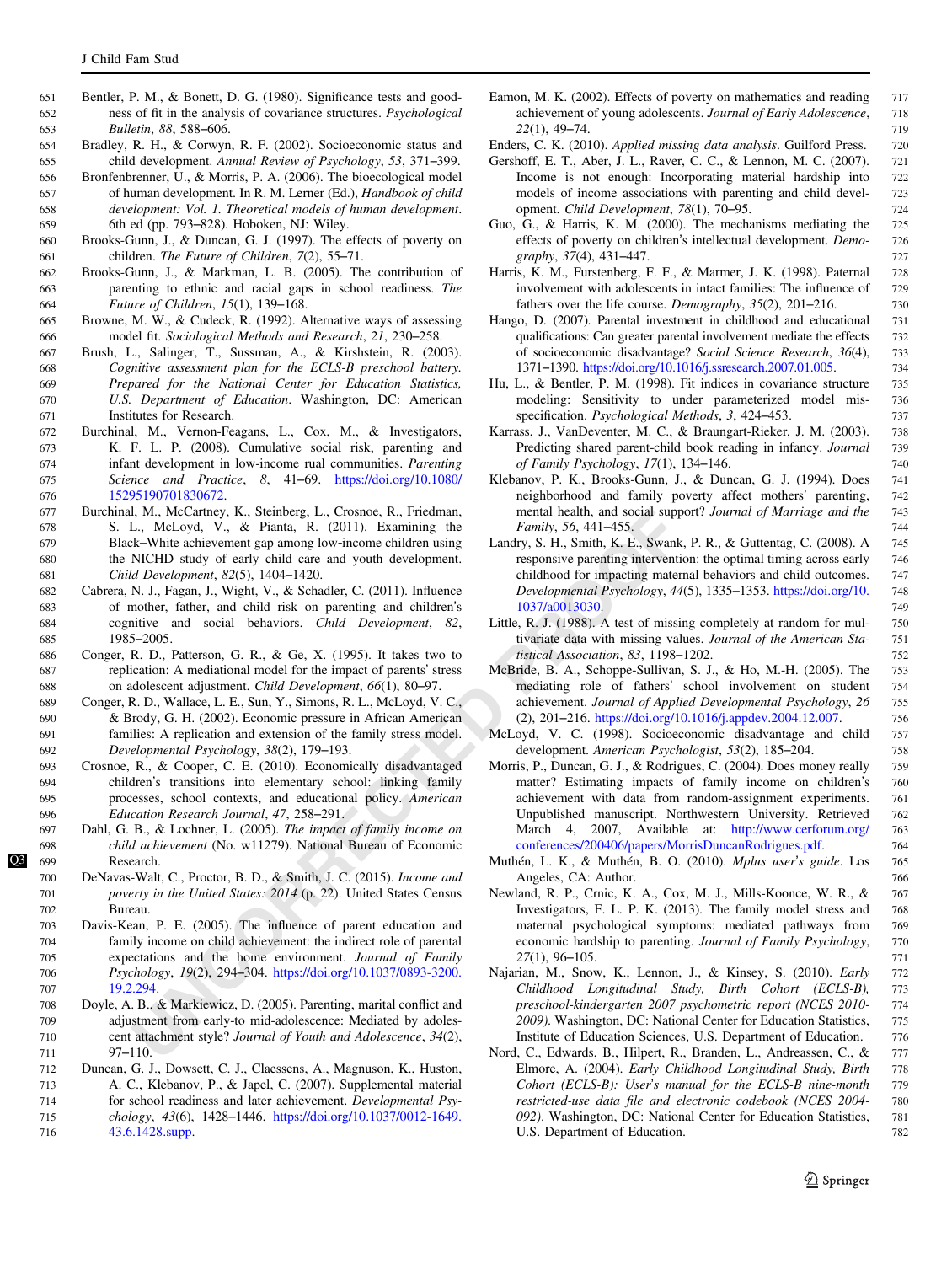- <span id="page-9-0"></span>783 Pancsofar, N., & Vernon-Feagans, L., Family Life Project Investiga-784 tors. (2010). Fathers' early contributions to children's language 785 development in families from low-income rural communities. 786 Early Childhood Research Quarterly, 25(4), 450–463.
- 787 Pittman, L. D., & Chase-Lansdale, P. L. (2001). African American 788 adolescent girls in impoverished communities: Parenting style 789 and adolescent outcomes. Journal of Research on Adolescence, 790  $11(2)$ , 199-224.
- 791 Preacher, K. J., & Hayes, A. F. (2008). Asymptotic and resampling 792 strategies for assessing and comparing indirect effects in multiple 793 mediator models. Behavior Research Methods, 40(3), 879–891.
- 794 Reardon, S. F. (2013). The widening income achievement gap. Edu-795 cational Leadership, 70(8), 10–16.
- 796 Silinskas, G., Leppänen, U., Aunola, K., Parrila, R., & Nurmi, J.-E. 797 (2010). Predictors of mothers' and fathers' teaching of reading

and mathematics during kindergarten and Grade 1. Learning and 798 Instruction, 20(1), 61–71. [https://doi.org/10.1016/j.learninstruc.](https://doi.org/10.1016/j.learninstruc.2009.01.002) 799 [2009.01.002](https://doi.org/10.1016/j.learninstruc.2009.01.002). 800

- Votruba-Drzal, E. (2003). Income changes and cognitive stimulation 801 in young children's home learning environment. Journal of 802 Marriage and Family,  $65(2)$ ,  $341-35$ . 803
- White, K. R. (1982). The relation between socioeconomic status and 804 academic achievement. Psychological Bulletin, 91(3), 461-481. 805
- Wolfradt, U., Hempel, S., & Miles, J. N. (2003). Perceived parenting 806 styles, depersonalisation, anxiety and coping behaviour in 807 adolescents. Personality and Individual Differences, 34(3), 808 521–532. 809
- Yeung, W. J., Linver, M. R., & Brooks-Gunn, J. (2002). How money 810 matters for young children's development: Parental investment 811 and family processes. Child Development, 73(6), 1861-1879. 812

**USPRECTED PROOF**